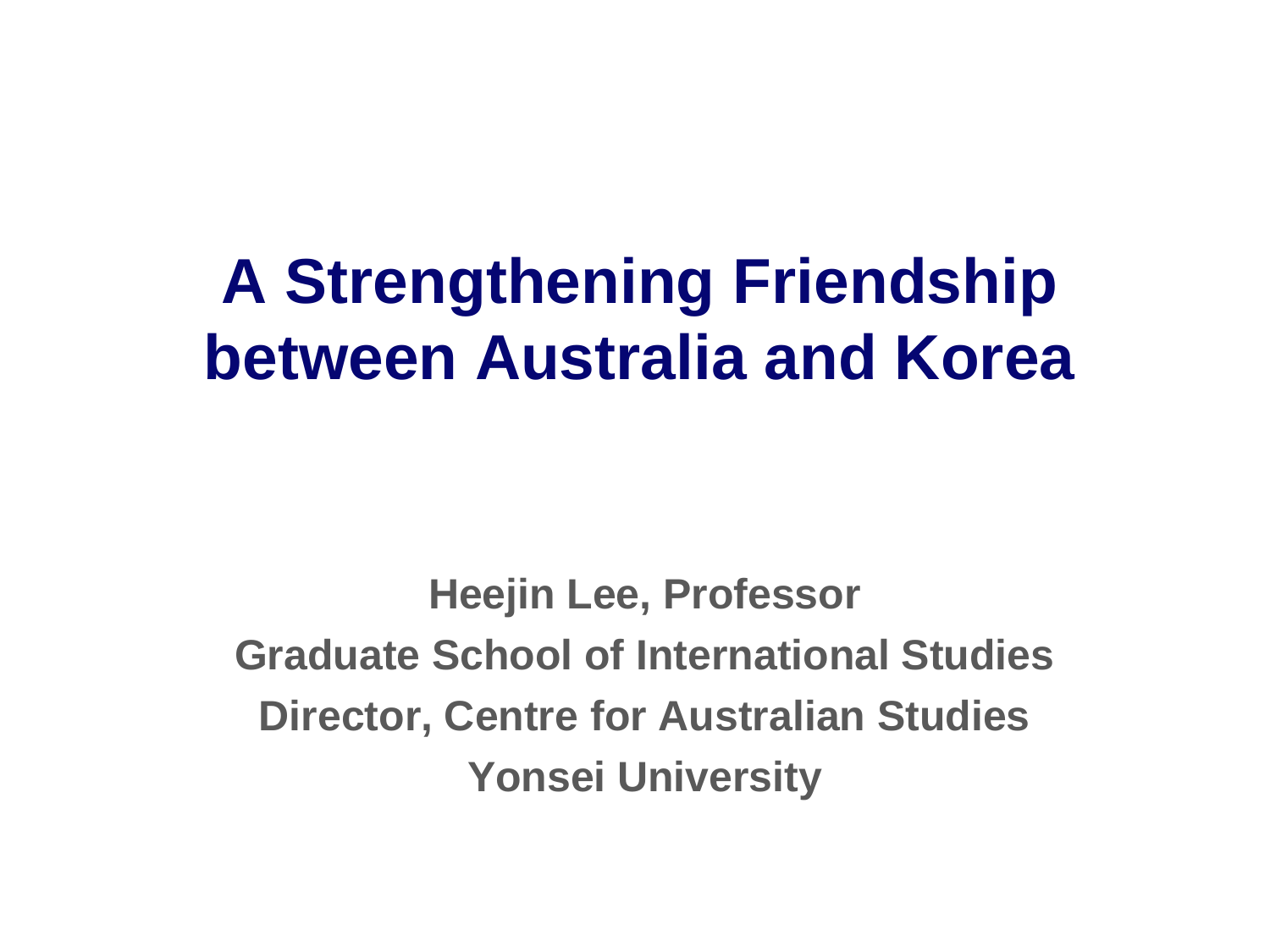## **Outline**

- Australia and Korea
- **Korean Working Holiday Makers in Australia**
- Centre for Australian Studies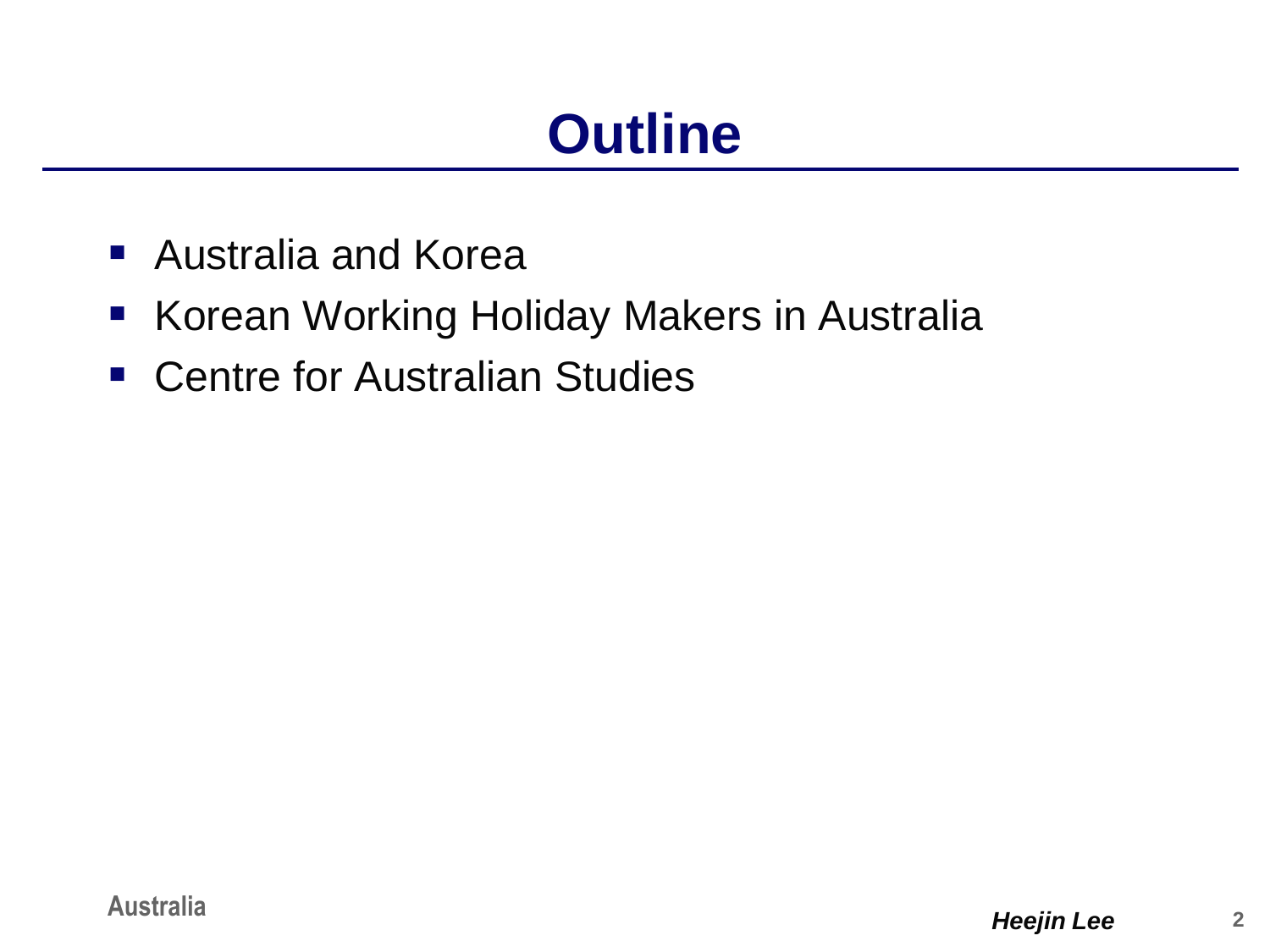## **Australia and Korea**

#### **AUSTRALIA'S EXPORTS AND IMPORTS OF GOODS AND SERVICES'**

| <b>Rank</b> | <b>Solocted</b><br><b>Economies</b> | 2008 | 2009 | 2010  | AS billion<br>2011 | 2012  | 2013  | Share <sup>q</sup> u | Cumulative % % Change<br><b>Share 2013</b> | 2012-13 | <b>CAGR%</b><br>2008-13 |
|-------------|-------------------------------------|------|------|-------|--------------------|-------|-------|----------------------|--------------------------------------------|---------|-------------------------|
|             | China                               | 73.8 | 85.2 | 105.3 | 121.6              | 125.7 | 150.9 | 23.3                 | 23.3                                       | 20.1    | 15.4                    |
|             | Japan                               | 76.1 | 59.4 | 66.3  | 72.7               | 713   | 70.8  | 10.9                 | 342                                        | $-0.8$  | $-1.4$                  |
| 3           | USA <sup>®</sup>                    | 55.1 | 49.4 | 49.5  | 54.1               | 56.1  | 54.7  | 8.4                  | 427                                        | $-2.5$  | $-0.1$                  |
| a,          | South Korea                         | 27.3 | 24.4 | 30.1  | 327                | 31.9  | 32.1  | 5.0                  | 47.6                                       | 0.6     | 3.3 <sup>°</sup>        |
| 5           | Singapore                           | 31.2 | 23.1 | 21.7  | 27.8               | 29.1  | 27.1  | 4.2                  | 51.8                                       | $-7.1$  | $-2.8$                  |
| 6           | Now Zealand                         | 23.2 | 20.6 | 21.1  | 21.5               | 21.0  | 21.6  | 33                   | 55.1                                       | 2.5     | $-1.5$                  |
|             | <b>UK</b>                           | 28.6 | 24.3 | 227   | 23.3               | 22.4  | 19.9  | 3.1                  | 582                                        | $-11.1$ | $-7.0$                  |
| 8           | Thailand                            | 18.4 | 19.1 | 19.8  | 18.4               | 18.4  | 19.5  | 3.0                  | 612                                        | 6.2     | 1.2                     |
| o           | Malaysia                            | 15.5 | 13.3 | 15.5  | 16.0               | 17.6  | 17.9  | 28                   | 64.0                                       | 1.4     | 2.9                     |
| 10          | Germany                             | 15.8 | 14.4 | 147   | 152                | 16.7  | 16.1  | 25                   | 66.5                                       | 2.4     | 0.4                     |

- **The 4<sup>th</sup> largest trading partner for Australia**
- KAFTA singed on 8 April 2014
- 2+2 Meetings (Foreign and Defence Ministers)
- **Time to develop the relationship at local/regional levels!**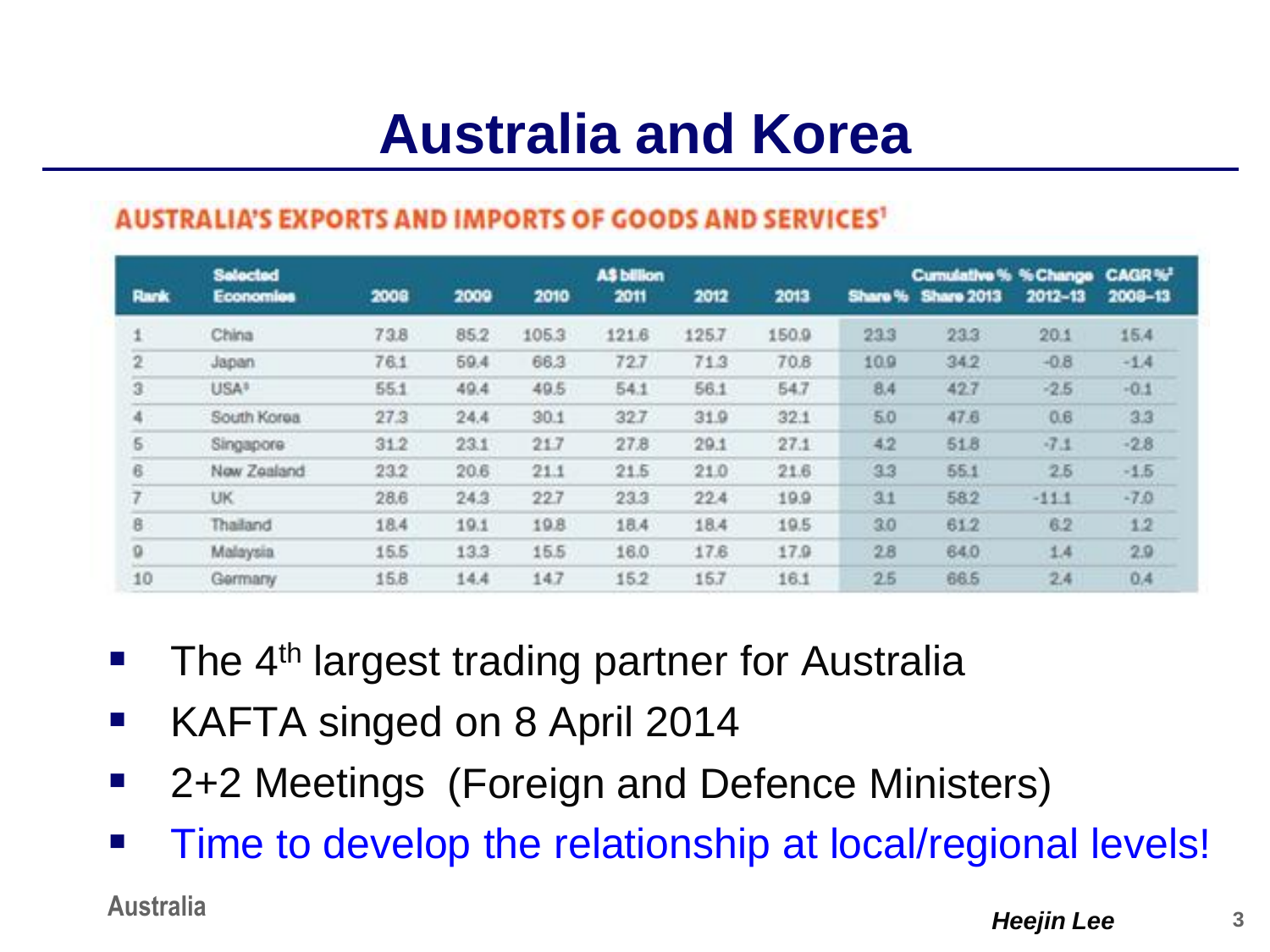#### **Fast Growth of Korean Working Holiday Makers in Australia**

Number of WHM visa arrivals by nation, since 2000-01

Table 1-1:

| Citizenship | 2000-<br>01 | $2001 -$<br>02 | 2002-<br>03  | 2003-<br>04  | $2004 -$<br>05 | 2005-<br>06 | $2006 -$<br>07 | 2007-<br>08 |
|-------------|-------------|----------------|--------------|--------------|----------------|-------------|----------------|-------------|
| UK          | 39,963      | 37,868         | 37,392       | 34,672       | 28,910         | 27,044      | 27,326         | 28,960      |
| South Korea | 1,654       | 2.848          | 4,858        | 7,856        | 14,563         | 20,086      | 24,146         | 26,758      |
| Germany     | 2,549       | 5,514          | 6,603        | 8.626        | 10,176         | 10.973      | 13,979         | 15.380      |
| Ireland     | 12,846      | 10.065         | 10.032       | 11.851       | 12.014         | 11.736      | 12,004         | 14,617      |
| Japan       | 9,167       | 9.293          | 9,148        | 9,488        | 9,490          | 8.862       | 9,683          | 9,684       |
| France      | 143         | 1              | $\mathbf{I}$ | 787          | 3,836          | 5,449       | 6,918          | 9,108       |
| Canada      | 5,816       | 5.515          | 5,642        | 6,121        | 6,324          | 6.391       | 6,194          | 6.964       |
| Taiwan      | $\pmb{0}$   | $\mathbf{0}$   | $\circ$      | $\mathbf{0}$ | 167            | 613         | 1.666          | 4,656       |

Source: Evaluation of Australia's WHM Program, 2009, Department of Immigration and Citizenship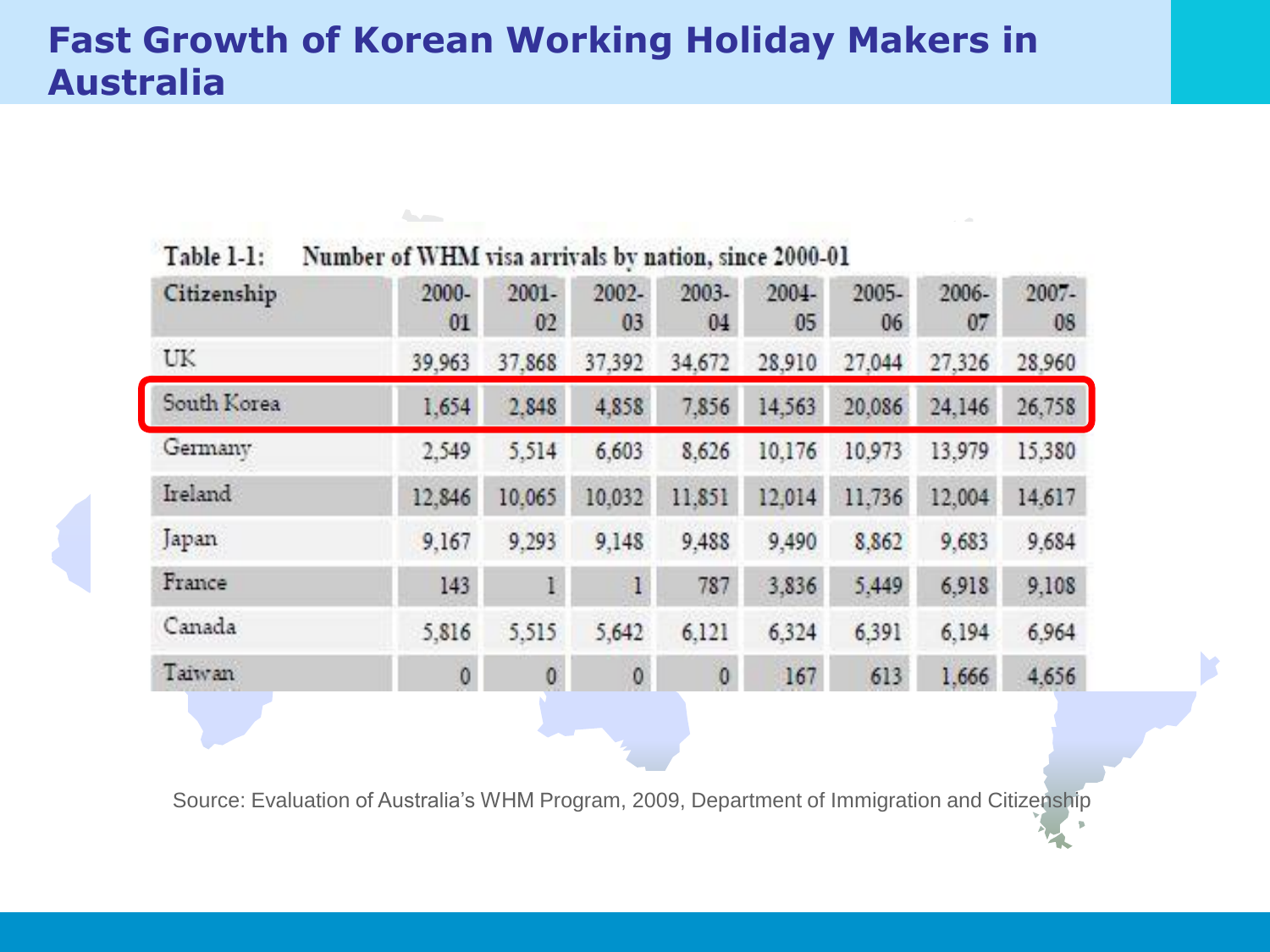#### Number of Korean WHMs by Country

|      | <b>AUS</b> | CAN   | <b>NZ</b> | <b>JAP</b> | <b>FRA</b> | <b>GER</b> | <b>IRA</b> | <b>SWE</b> | <b>DEN</b> | HK | <b>ROC</b> | Total  |
|------|------------|-------|-----------|------------|------------|------------|------------|------------|------------|----|------------|--------|
| 2005 | 17,706     | 800   | 797       | 1,800/     |            |            |            |            |            |    |            | 21,103 |
| 2006 | 24,007     | 800   | 1,071     | 3,600/     |            |            |            |            |            |    |            | 29,478 |
| 2007 | 28,562     | 800   | 2,050     | 3,600/     |            |            |            |            |            |    |            | 35,012 |
| 2008 | 32,635     | 2,010 | 1,901     | 3,600/     |            |            |            |            |            |    |            | 40,146 |
| 2009 | 39,505     | 4,020 | 1,901     | 7,200      | 154        | 188        |            |            |            |    |            | 52,956 |
| 2010 | 34,870     | 4,100 | 1,800     | 7,200      | 185        | 582        | 400        |            |            |    |            | 49,137 |
| 2011 | 30,527     | 3,913 | 1,881     | 6,319      | 152        | 839        | 359        | 38         | 36         | 62 | 152        | 44,278 |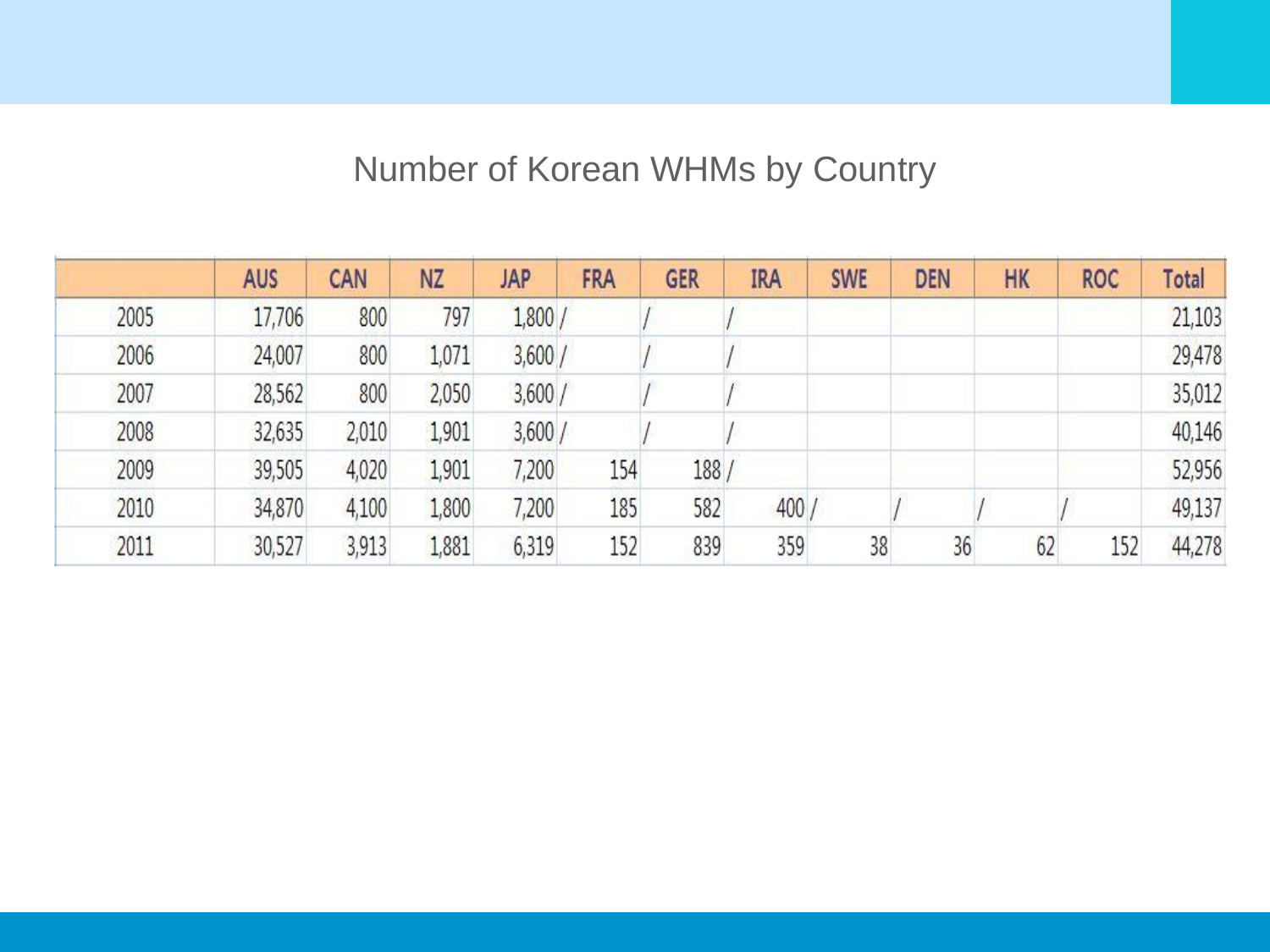## **WHMs in Australia by Country**

#### 4 Visa holders in Australia

4.01 Total number of Working Holiday (subclass 417) visa holders in Australia as at 31 December 2013 by citizenship country - comparison with the same date in the previous year

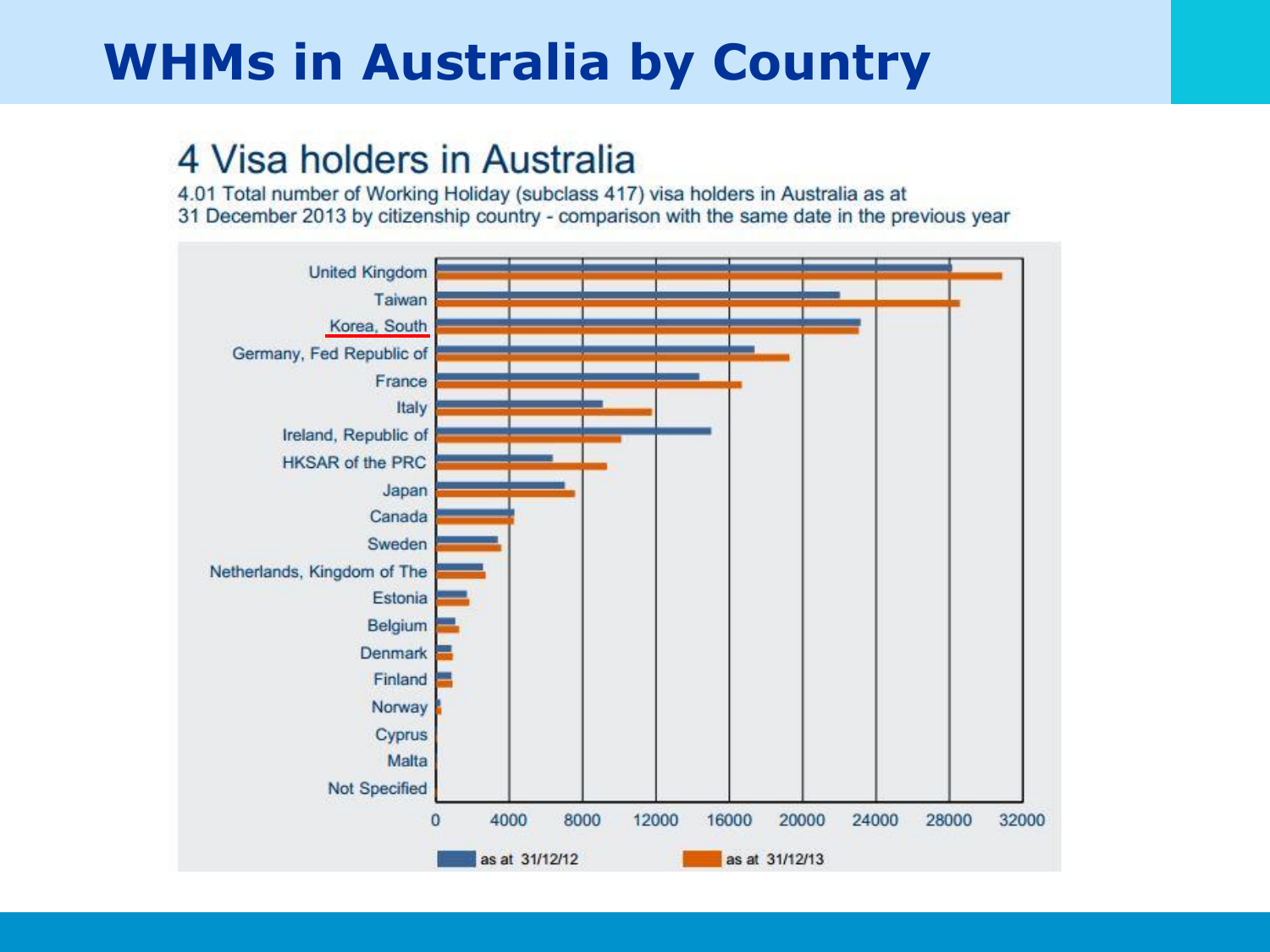| Citizenship Country                                                                                                                     | 31/12/12 | 31/12/13 | % Change from<br>31/12/12 | 31/12/13 as %<br>of Total |
|-----------------------------------------------------------------------------------------------------------------------------------------|----------|----------|---------------------------|---------------------------|
| United Kingdom                                                                                                                          | 28 15 6  | 30 880   | 9.7%                      | 17.8%                     |
| Taiwan                                                                                                                                  | 22 0 27  | 28 572   | 29.7%                     | 16.5%                     |
| Korea, South                                                                                                                            | 23 155   | 23 059   | $-0.4%$                   | 13.3%                     |
| Germany, Fed Republic of                                                                                                                | 17 368   | 19 278   | 11.0%                     | 11.1%                     |
| France                                                                                                                                  | 14 357   | 16 680   | 16.2%                     | 9.6%                      |
| Italy                                                                                                                                   | 9089     | 11780    | 29.6%                     | 6.8%                      |
| Ireland, Republic of                                                                                                                    | 15 005   | 10 104   | $-32.7%$                  | 5.8%                      |
| <b>HKSAR of the PRC</b>                                                                                                                 | 6372     | 9 3 3 1  | 46.4%                     | 5.4%                      |
| Japan                                                                                                                                   | 7 0 3 0  | 7575     | 7.8%                      | 4.4%                      |
| Canada                                                                                                                                  | 4 2 8 1  | 4 2 5 3  | $-0.7%$                   | 2.5%                      |
| Sweden                                                                                                                                  | 3 3 7 0  | 3 5 6 2  | 5.7%                      | 2.1%                      |
| Netherlands, Kingdom of The                                                                                                             | 2 5 6 4  | 2710     | 5.7%                      | 1.6%                      |
| Estonia                                                                                                                                 | 1689     | 1816     | 7.5%                      | 1.0%                      |
| Belgium                                                                                                                                 | 1057     | 1 2 6 2  | 19.4%                     | 0.7%                      |
| Denmark                                                                                                                                 | 852      | 926      | 8.7%                      | 0.5%                      |
| Finland                                                                                                                                 | 853      | 904      | 6.0%                      | 0.5%                      |
| Norway                                                                                                                                  | 244      | 290      | 18.9%                     | 0.2%                      |
| Cyprus                                                                                                                                  | 37       | 71       | 91.9%                     | 0.0%                      |
| Malta                                                                                                                                   | 59       | 53       | $-10.2%$                  | 0.0%                      |
| Not Specified                                                                                                                           | $\leq 5$ | < 5      | 100.0%                    | 0.0%                      |
| <b>Total</b>                                                                                                                            | 157 566  | 173 108  | 9.9%                      | 100.0%                    |
| <b><i><u>A ROCK COMPANY AND A ROCK COMPANY AND A ROCK COMPANY AND A ROCK COMPANY AND A ROCK COMPANY AND A ROCK COMPANY AS A</u></i></b> |          |          |                           |                           |

Note: Further information on statistical tables presented by citizenship country can be found on page 1 under 'About this report'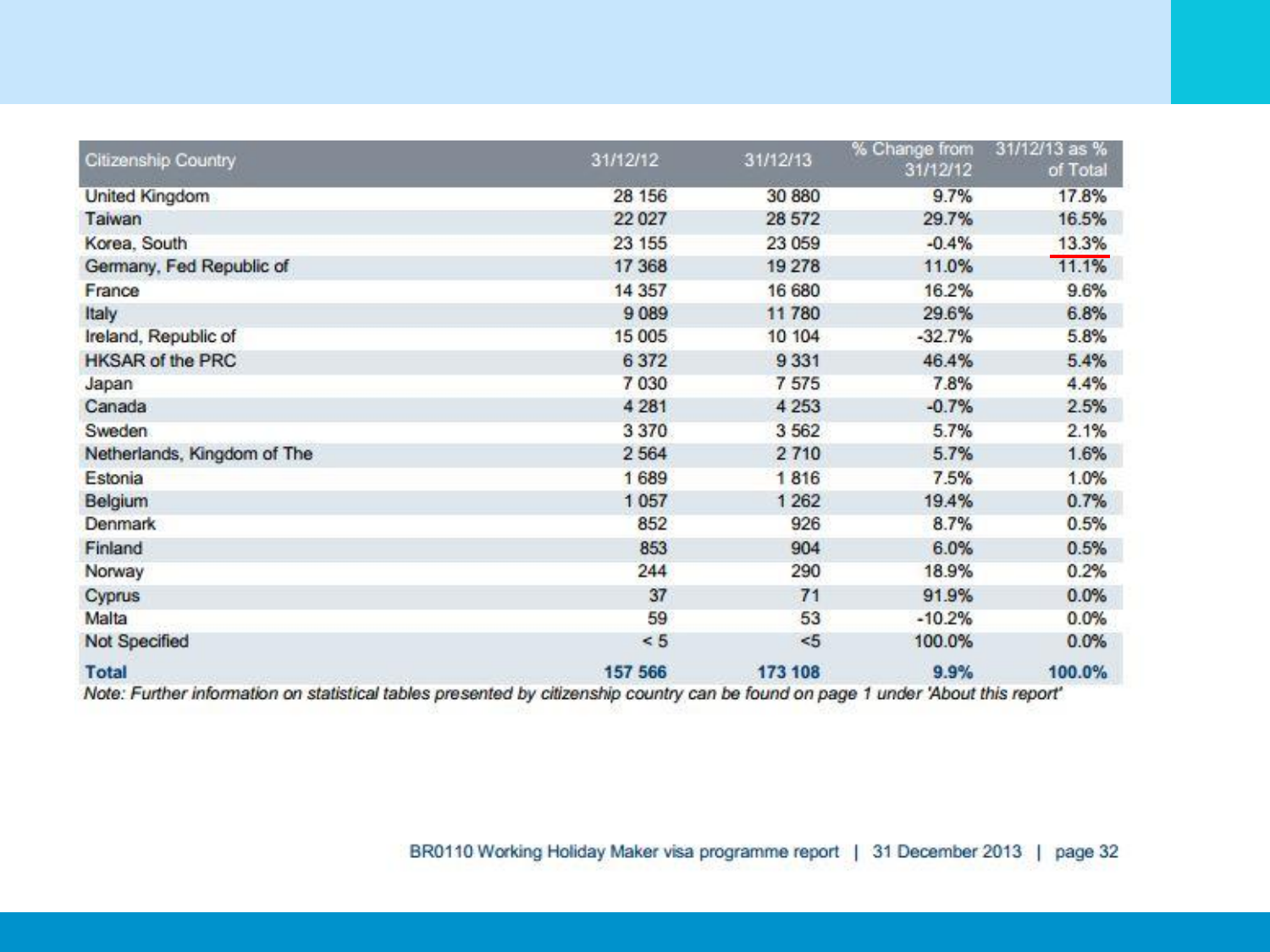## **Centre for Australian Studies**

### **Founded in October 2008**

### **Motivation**

- Lack of knowledge on Australia in Korea
- **No centre for Australian studies** 
	- Virtually no researcher in Australian studies in Korea

### **Objective**

- Disseminate 'proper' knowledge on Australia
- **n** Cultivate exchange programs between Australia and Korea in various areas
- **Enhance awareness and trust between the two countries**

### **Mission**

**Connecting Australia and Korea through Research,** Education and Networking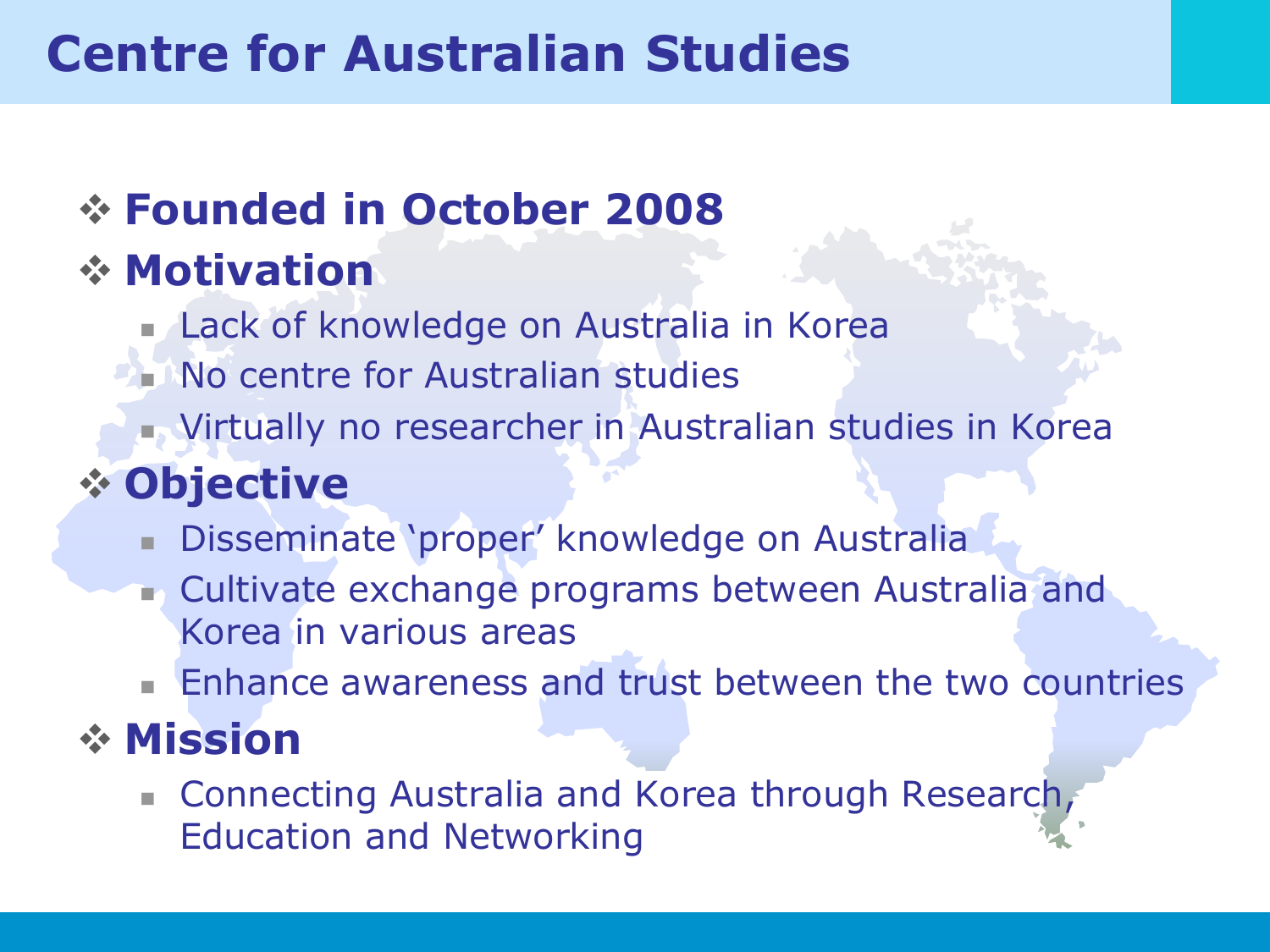#### Education

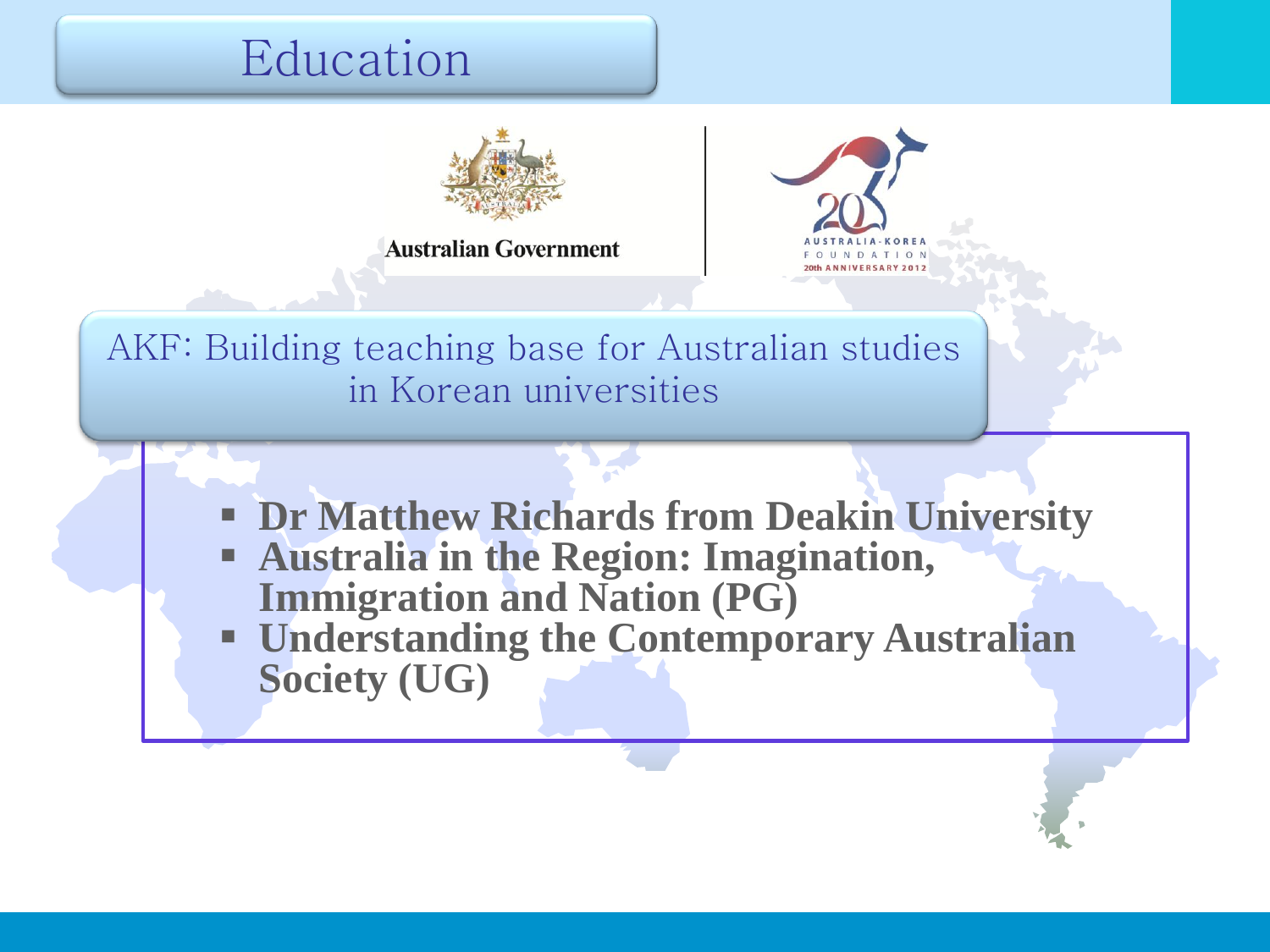#### Research





#### **Consulting**

**Market research and updates on Australia**